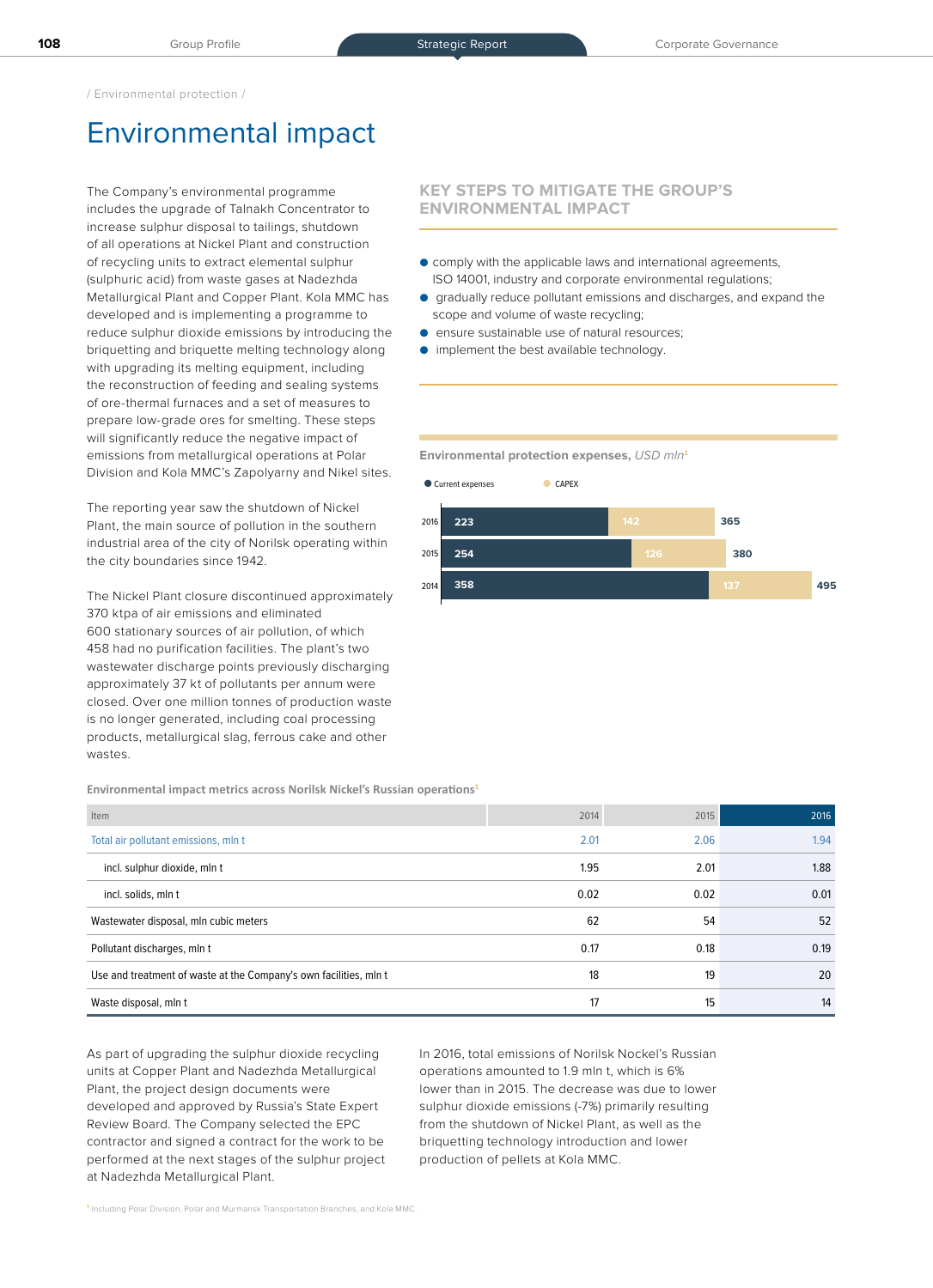

In 2016, further steps were taken to reduce air emissions with a view to gradually achieving maximum permissible emission rates. The Company also continued its efforts to improve control over emissions during unfavorable weather conditions. In the reporting period, a total of 76 emission control cases were registered at Norilsk Nickel's metallurgical operations. To inform the local community of the environmental impact of its metallurgical operations on the quality of air in Norilsk, the Company continued running an automatic toll-free enquiry service line offering environmental forecasts for the city area to anyone dialing 007 or 420 007.

The discharge of wastewater pollutants in 2016 dropped by



The decrease in total wastewater discharge by 2% was mainly due to the shutdown of Nickel Plant and lower discharge of mining waters at Kola MMC. Also, the discharge of wastewater pollutants in 2016 dropped by 18% and did not exceed the maximum permissible discharge rates.

In 2016, the Company continued implementing its wastewater discharge reduction plan allowing for phased achievement of maximum permissible discharge rates for each substance subject to limits.

Norilsk Nickel's waste management efforts seek to ensure the repeated use of waste in its production cycle along with meeting statutory waste disposal limits. In 2016, the Company's waste disposal did not exceed the limits. Re-usable waste mostly comes from extraction of ore mineral resources, including mined rock crushing, backfilling of mined-out areas and pits, and construction and strengthening of tailing dumps.